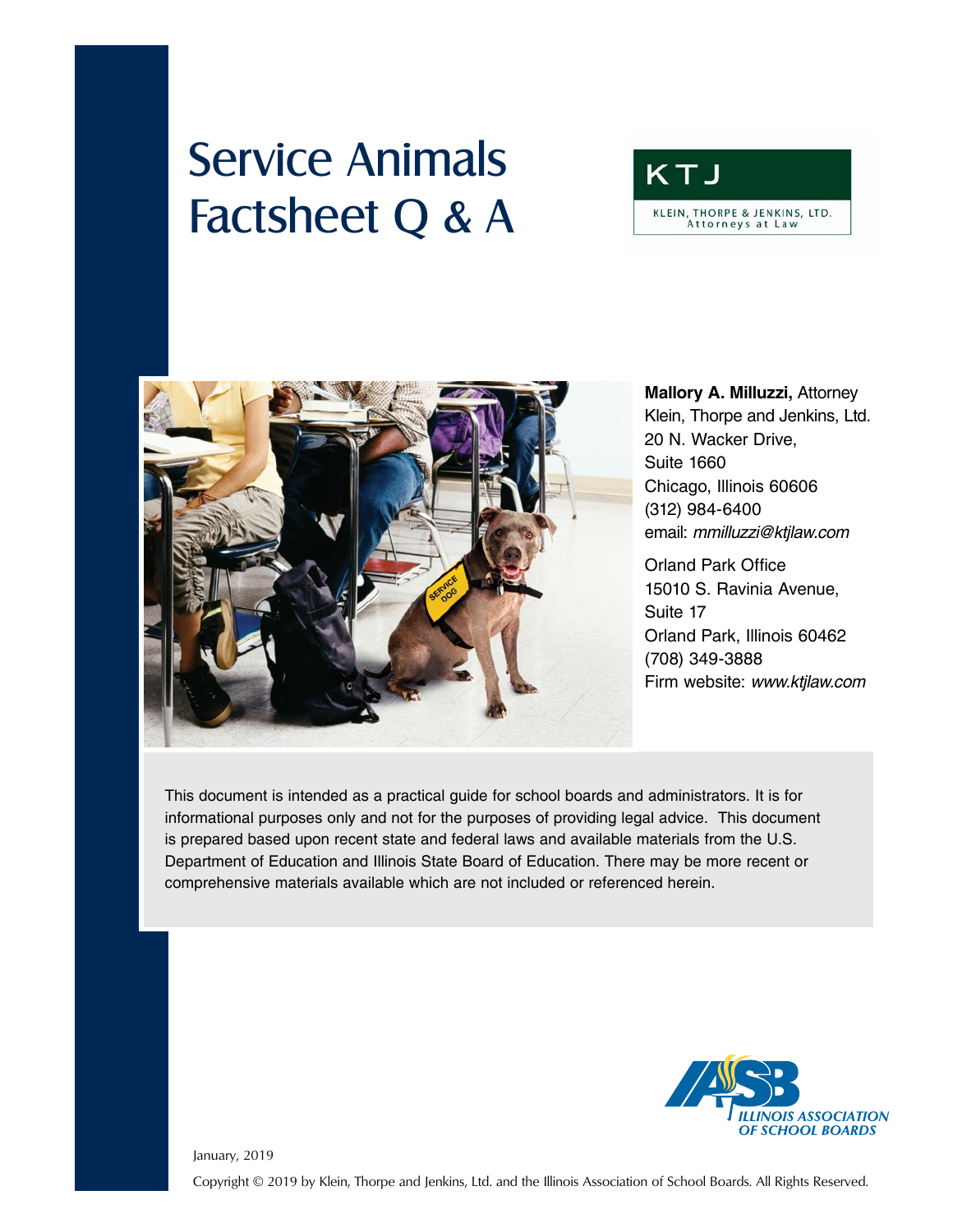# **Service Animals Factsheet Q & A**

# **Service Animals Generally**

#### **1. What is a service animal?**

In Illinois, a service animal is defined as a dog or a miniature horse that has been individually trained or is being trained to do work or perform tasks for the benefit of an individual with a disability.<sup>1</sup> While the formal definition of service animals in regulations implementing Title II<sup>2</sup> of the federal Americans with Disabilities Act (ADA) is limited to dogs<sup>3</sup>, the regulations also recognize the use of miniature horses as service animals.<sup>4</sup>

#### **2. Can service animals be any breed of dog?**

Yes. The ADA does not restrict the type of dog breeds that can be service animals.

#### **3. Are service animals required to wear something that identifies it as a service animal?**

No, the law does not require that the service animal wear a harness, backpack, or vest identifying it as a service animal.

#### **4. Do service animals have to be professionally trained?**

No. People with disabilities have the right to train the service animal themselves and are not required to use a professional training program.

#### **5. Does the ADA require that service animals be certified as service animals?**

No. Covered entities may not require documentation, such as proof that the animal has been certified, trained, or licensed as a service animal, as a condition for entry.

#### **6. Do service animals have to be licensed?**

Service animals are subject to the licensing rules that are applied to all dogs in that municipality.

#### **7. Do service animals have to be vaccinated?**

Service animals are subject to the vaccination rules that are applied to all other such species of animal (be it a dog or miniature horse) in that state and municipality. Districts cannot require an individual to pay for or acquire additional vaccinations, treatments or examinations that are not required under state and local laws.

<sup>1 105</sup> ILCS 5/14-6.02; 720 ILCS 5/48-8.

<sup>&</sup>lt;sup>2</sup> Title II of the ADA applies to all services, programs, and activities provided to the public by State and local governments, except public transportation services. 28 C.F.R. §35.102.

<sup>&</sup>lt;sup>3</sup> 28 C.F.R. §35.104.

<sup>4 28</sup> C.F.R. §35.136(i).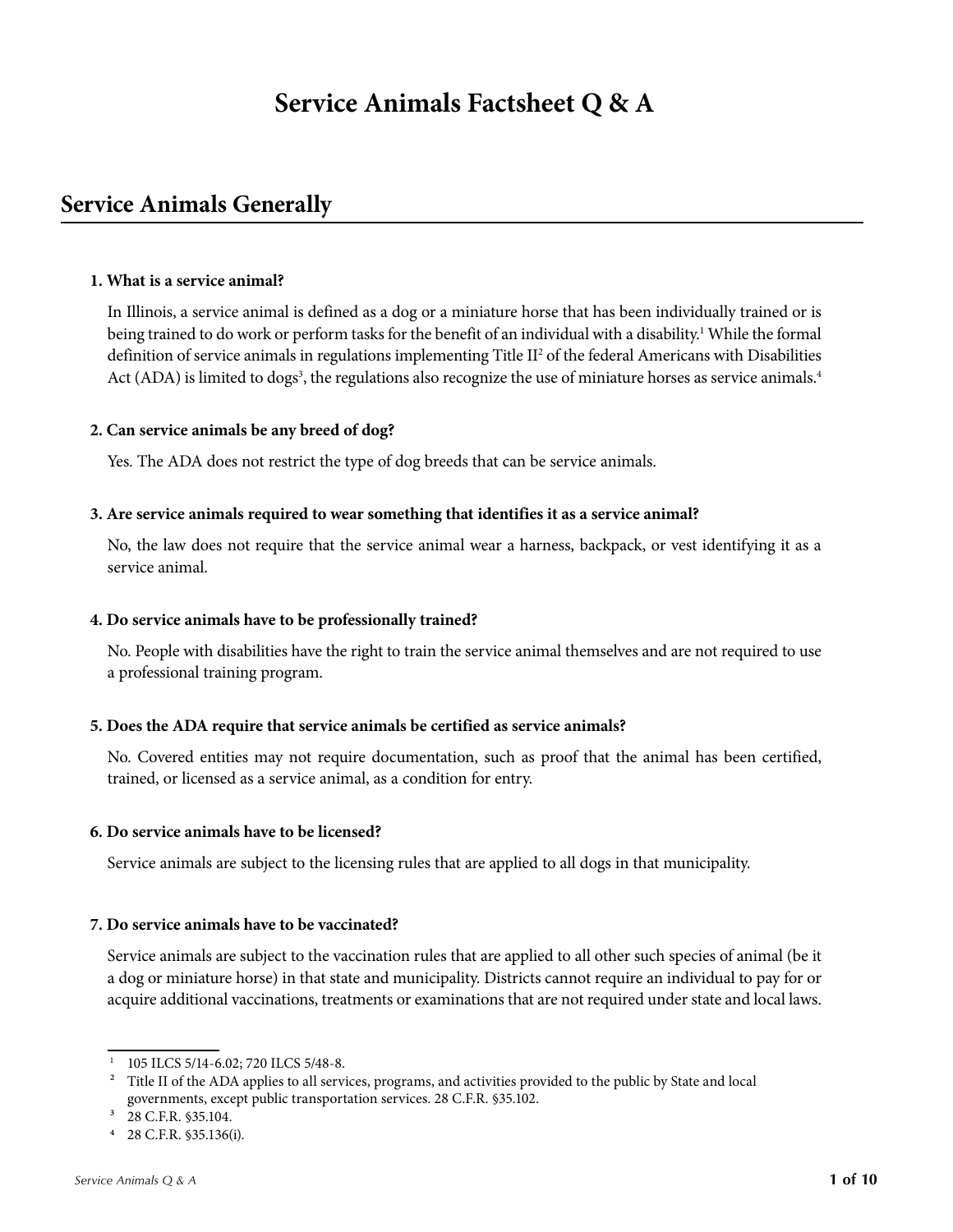#### **8. May a public entity place any limitations on the use of a miniature horse?**

Public entities must make reasonable accommodations, but they may take into consideration the following when deciding whether modifications in policies, practices, or procedures can be made to allow a miniature horse into a specific facility: 1) the type, size, and weight of the miniature horse and whether the facility can accommodate its features; 2) whether the handler has sufficient control of the miniature horse; 3) whether the miniature horse is housebroken; and 4) whether the miniature horse's presence in the facility compromises legitimate safety requirements necessary for operation.

#### **9. If a municipality has an ordinance that bans certain dog breeds, does the ban apply to service animals?**

No. Municipalities that prohibit specific breeds of dogs must make an exception for a service animal of a prohibited breed, unless the dog poses a direct threat to the health or safety of others. Under the "direct threat" provisions of the ADA, local jurisdictions need to determine, on a case-by-case basis, whether a particular service animal can be excluded based on that particular animal's actual behavior or history, but they may not exclude a service animal because of fears or generalizations about how an animal or breed might behave. It is important to note that breed restrictions differ significantly from jurisdiction to jurisdiction. In fact, some jurisdictions have no breed restrictions.

#### **10. Who may use service animals?**

Any person with a disability, including a physical, sensory, psychiatric, intellectual, or other mental disability may use a service animal, if that service animal performs a task or does work related to that individual's disability.

#### **11. What are examples of the work or tasks service animals perform for a person with a disability?**

Examples of work or tasks service animals can do include, but are not limited to, assisting individuals who are blind or have low vision with navigation, alerting individuals who are deaf or hard of hearing to the presence of people or sounds, pulling a wheelchair, assisting an individual during a seizure, alerting individuals to the presence of allergens, and helping persons with psychiatric and neurological disabilities by preventing or interrupting impulsive or destructive behaviors.

#### **12. Is a comfort/emotional support dog considered a service animal?**

Emotional support animals do not qualify as service animals as defined in the ADA's Title II regulations. However, the U.S. Department of Justice (DOJ) has stated that emotional support animals may be permitted reasonable accommodations under other laws.<sup>5</sup> This suggests that an emotional support animal might qualify as a reasonable accommodation if necessary for a public school student's receipt of a free appropriate public education (FAPE) under Section 504 of the Rehabilitation Act of 1973 (section 504) and/or the Individuals with Disabilities Education Improvement Act (IDEA). The DOJ makes the distinction between a "psychiatric" service animal and an emotional support animal based on the work or tasks the animal performs. Performing comfort or companionship is not the same as performing such tasks as reminding an individual with a disability to take medication, performing safety checks or room searches for individuals with Post Traumatic Stress Disorder, interrupting self-mutilation, and removing disoriented individuals from dangerous situations.<sup>6</sup>

 $\frac{5}{14}$   $\frac{75 \text{ Fed. Reg. } 56166 (2010)}{14 \text{ et } 56105}$ 

Id. at 56195.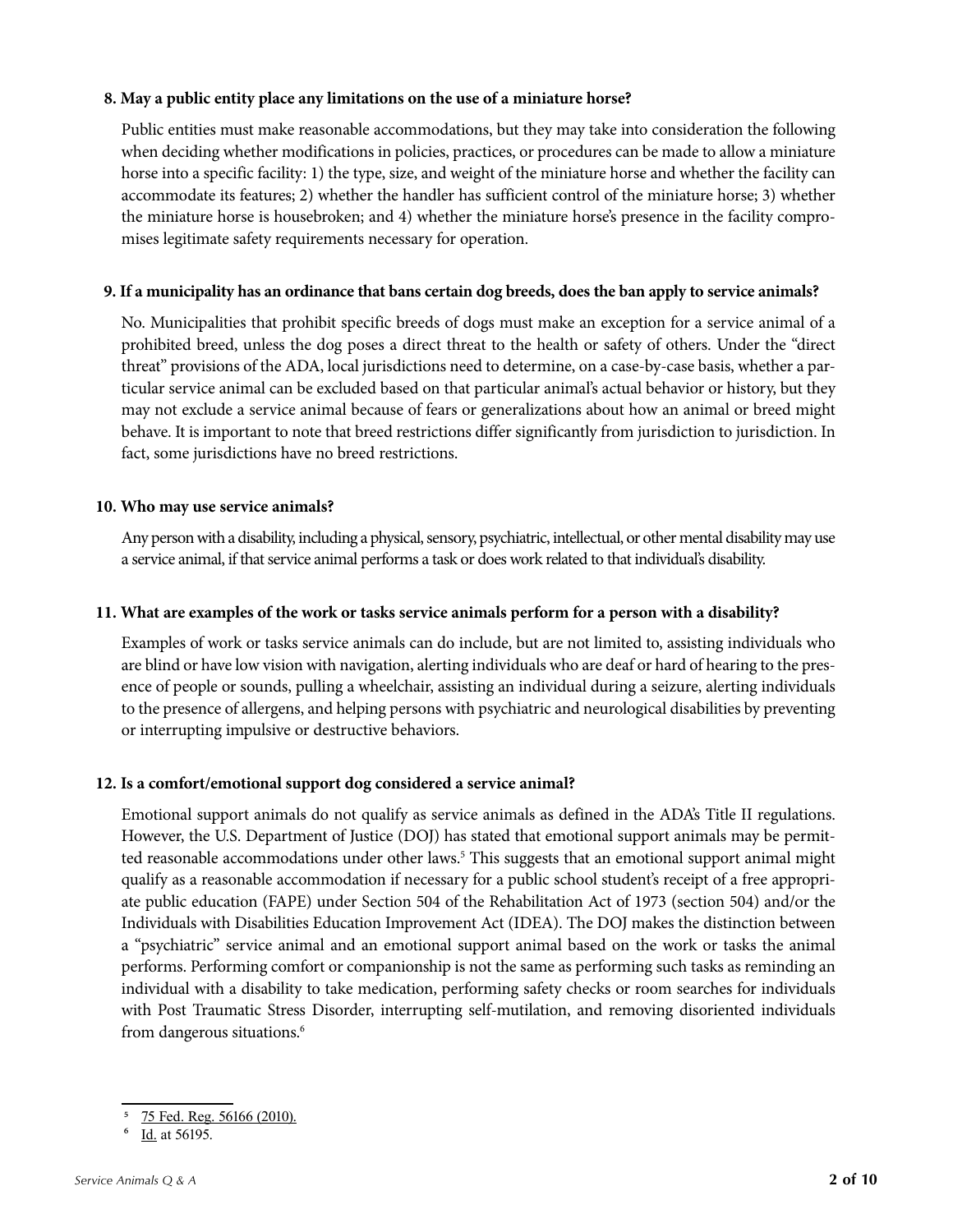#### **13. Can a public entity require payments to use a service animal?**

No, a public entity may not require an individual with a disability to pay a surcharge, even if it requires individuals with pets to pay a fee. This prohibition on additional expenses applies to requiring parents to insure the service animal.<sup>7</sup> However, a public entity may charge an individual with a disability for any damage caused by a service animal. 8

# **Service Animals in Schools**

#### **1. Where and when are service animals allowed to be in schools?**

Under the ADA, service animals are to assist individuals in equally accessing the public school. As such, service animals shall be permitted to accompany that student at all school activities, whether in or outside the classroom. Additionally, parents or teachers may bring service animals to school or school events if it is necessary to help them access the public facility as well.

#### **2. Are service animals allowed on school buses?**

Yes, students with disabilities have the right to bring their service animals on the bus with them.

#### **3. Are service animals allowed on field trips?**

Yes, students with disabilities have the right to bring their service animals on field trips and to school extra-curricular activities.

#### **4. Are districts responsible for the care and supervision of service animals?**

No, districts do not have to provide care and supervision of service animals, such as providing a tether or a trained handler.9 In some cases, however, the district may need to assist a student with the care of his or her service animal in order to satisfy the ADA's reasonable accommodations requirement.<sup>10</sup>

#### **5. May a school prohibit the use of a service animal?**

No, districts may not prohibit the use of service animals on school grounds. They are required to modify their policies, practices, and procedures to permit the use of service animals by individuals with disabilities.<sup>11</sup> Districts also may not lead parents, students, or the community to believe that service animals are not welcome at schools. However, the ADA does not require the modification of policies, practices or procedures if it would fundamentally alter the nature of the goods, services, programs or activities provided. Nor does the ADA overrule safety considerations.

⁷ *Alboniga v. School Board of Broward County, Fla., 87 F. Supp. 3d 1319 (S.D. Fla. 2015).*

⁸ 28 CFR 35.136(h).

<sup>&</sup>lt;sup>9</sup> 28 CFR 35.136(e).

<sup>10</sup> *Alboniga v. School Board of Broward County, Fla., 87 F. Supp. 3d 1319 (S.D. Fla. 2015).*

 $11$  28 CFR 35.136(a).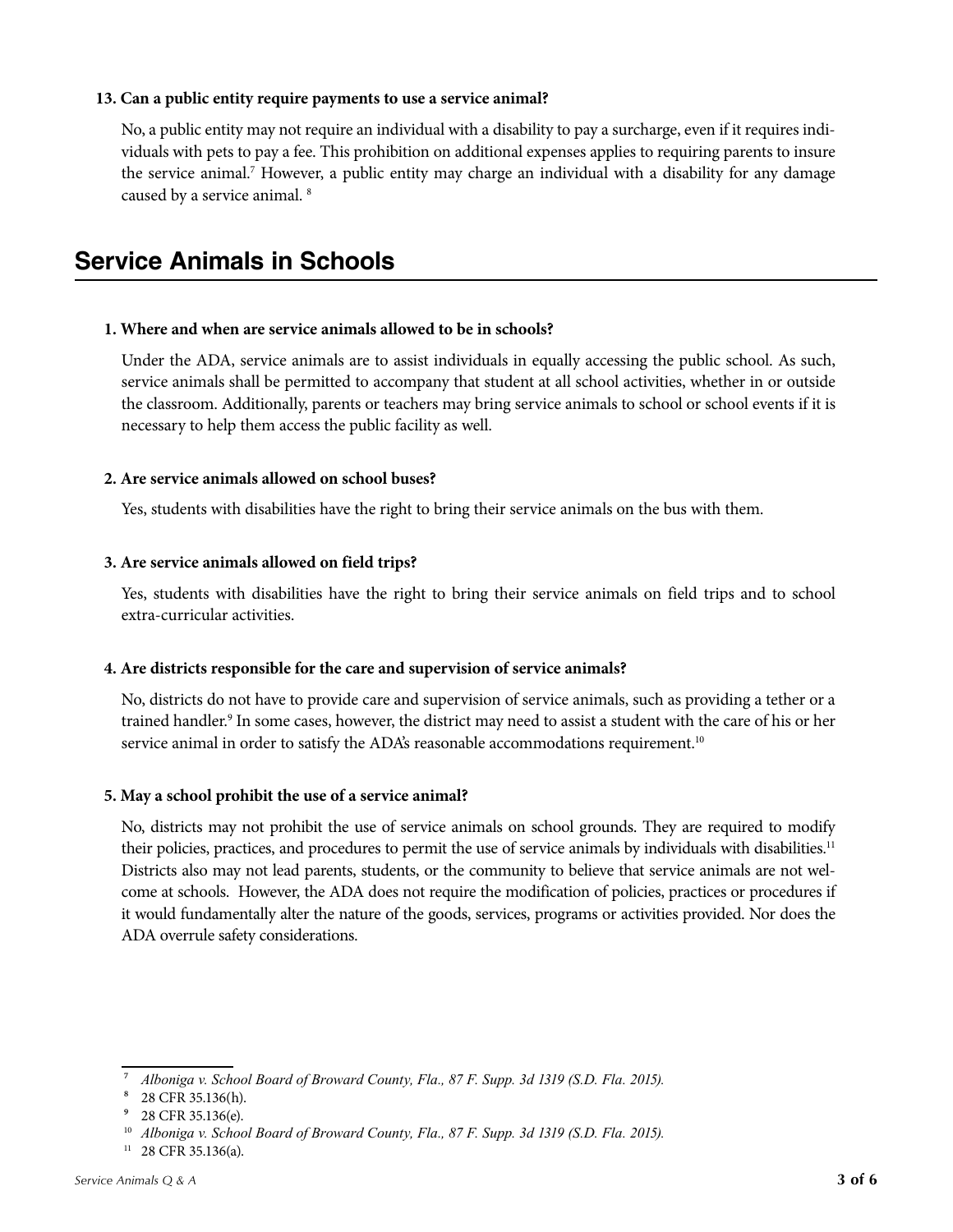## **6. When might a service dog's presence fundamentally alter the nature of a service or program provided to the public?**

In most settings, the presence of a service animal will not result in a fundamental alteration. However, there are some exceptions. For example, at a boarding school, service animals could be restricted from a specific area of a dormitory reserved specifically for students with allergies to dog dander. At a zoo, service animals can be restricted from areas where the animals on display are the natural prey or natural predators of dogs, where the presence of a dog would be disruptive, causing the displayed animals to behave aggressively or become agitated. They cannot be restricted from other areas of the zoo.

### **7. What does "under control" mean?**

The ADA requires that service animals be under the control of the handler at all times. In most instances, the handler will be the individual with a disability or a third party who accompanies the individual with a disability. In the school (K-12) context and in similar settings, the school or similar entity may need to provide some assistance to enable a particular student to handle his or her service animal. The service animal must be harnessed, leashed, or tethered while in public places unless these devices interfere with the service animal's work or the person's disability prevents use of these devices. In that case, the person must use voice, signal, or other effective means to maintain control of the animal. For example, a person who uses a wheelchair may use a long, retractable leash to allow her service animal to pick up or retrieve items. She may not allow the dog to wander away from her and must maintain control of the dog, even if it is retrieving an item at a distance from her. Under control also means that a service animal should not be allowed to bark repeatedly in a lecture hall, theater, library, or other quiet place. However, if a dog barks just once, or barks because someone has provoked it, this would not mean that the dog is out of control.

#### **8. What questions can a school ask about a service animal?**

Schools may ask only the following questions: whether the animal is required because of a disability and what task(s) the service animal been trained to perform. Staff cannot ask about the person's disability, require medical documentation, require a special identification card or training documentation for the dog, or ask that the dog demonstrate its ability to perform the work or task.

## **9. What documentation can schools require individuals with service animals to provide?**

Covered entities such as schools may not require documentation such as proof that the animal has been certified, trained, or licensed as a service animal as a condition for entry. Covered entities may ask for proof of vaccination if vaccination is required within the municipality.

## **10. Are there any scenarios in which a school or public entity may ask an individual with a disability to remove a service animal from the premises?**

Yes, if: 1) if the animal is out of control and the handler does not take effective action to control it; or 2) the animal is not housebroken.12 For example, a dog is out of control if it bites a classmate or has a history of aggressive behavior, so the school may remove the dog from school grounds without violating Title II of the ADA because it was out of control.<sup>13</sup> When there is a legitimate reason to ask that a service animal be removed, staff must offer the person with the disability the opportunity to obtain goods or services without the animal's presence.

<sup>12 28</sup> CFR 35.136(b).

<sup>13</sup> *AP v. Pennsbury Sch. Dist., 68 IDELR 132 (E.D. Pa. 2016).*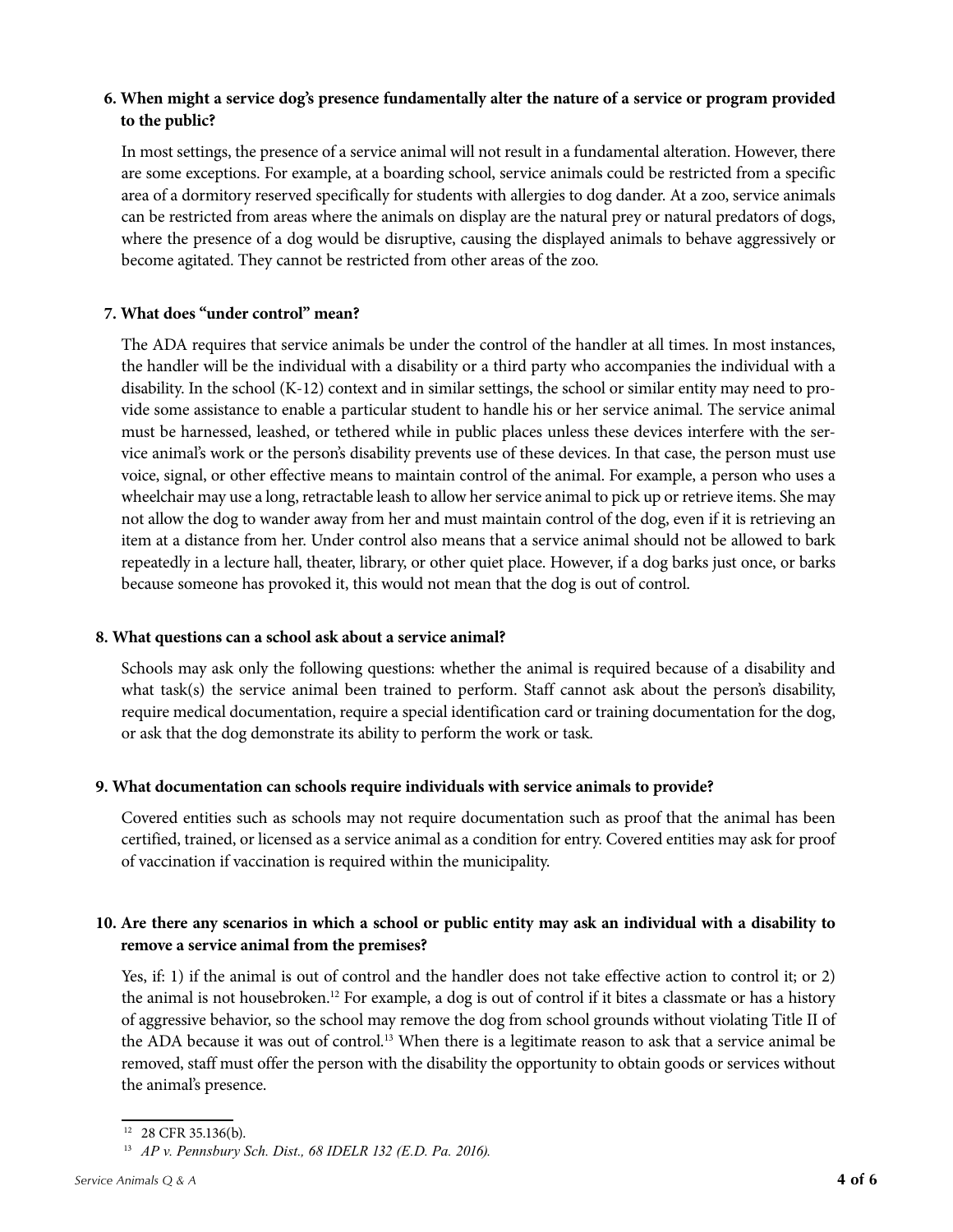#### **11. Are there any scenarios in which a school or public entity may exclude a service animal?**

The ADA does not require covered entities to modify policies, practices, or procedures if it would "fundamentally alter" the nature of the goods, services, programs, or activities provided to the public. Nor does it overrule legitimate safety requirements. If admitting service animals would fundamentally alter the nature of a service or program, service animals may be prohibited. In addition, if a particular service animal is out of control and the handler does not take effective action to control it, or if it is not housebroken, that animal may be excluded.

#### **12. Is there a connection between service animals and FAPE considerations?**

Yes. The IDEA or Section 504 may require school districts to allow a student to bring a service animal to school as part of FAPE. It is important to note that a student may need a service animal for FAPE but not for ADA but likewise, a student can have a service animal and not need FAPE. Districts should be wary of excluding service animals outright without considering the specifics of the student's situation and his or her individualized needs.14 The U.S. Supreme Court has held that students whose service animals have been excluded from school may file disability discrimination claims under Title II of the ADA even if they have received FAPE under the IDEA<sup>15</sup>

#### **13. Can a school deny a service animal because the student doesn't need the service animal to receive FAPE or to learn?**

No. Under the ADA, the student is still allowed to have the service animal even if the student doesn't need the service animal to receive FAPE or to learn.

#### **14. Can schools deny service animals because a teacher or student is allergic to dogs?**

No. Allergies and fear of dogs are not valid reasons for denying access or refusing service to people using service animals. When a person who is allergic to dog dander and a person who uses a service animal must spend time in the same room or facility, for example, in a school classroom or at a homeless shelter, they both should be accommodated by assigning them, if possible, to different locations within the room or different rooms in the facility.

#### **15. What can a school do when a service animal is being disruptive?**

If a service animal is out of control and the handler does not take effective action to control it, staff may request that the animal be removed from the premises.

<sup>15</sup> *Fry v. Napoleon Cmty. Schs,* 137 S. Ct. 743 (U.S. 2017).

<sup>14</sup> *In re: Student with a Disability,* 65 IDELR 57 (SEA IL 2014) (finding that a district denied a second-grader FAPE when it banned her service dog without first convening her IEP team to review and revise her IEP). See also *Putnam County (WV) Schs.,* 65 IDELR 184 (OCR 2014) and *Colorado Springs (CO) Sch. Dist. #11,* 56 IDELR 52 (OCR 2010).